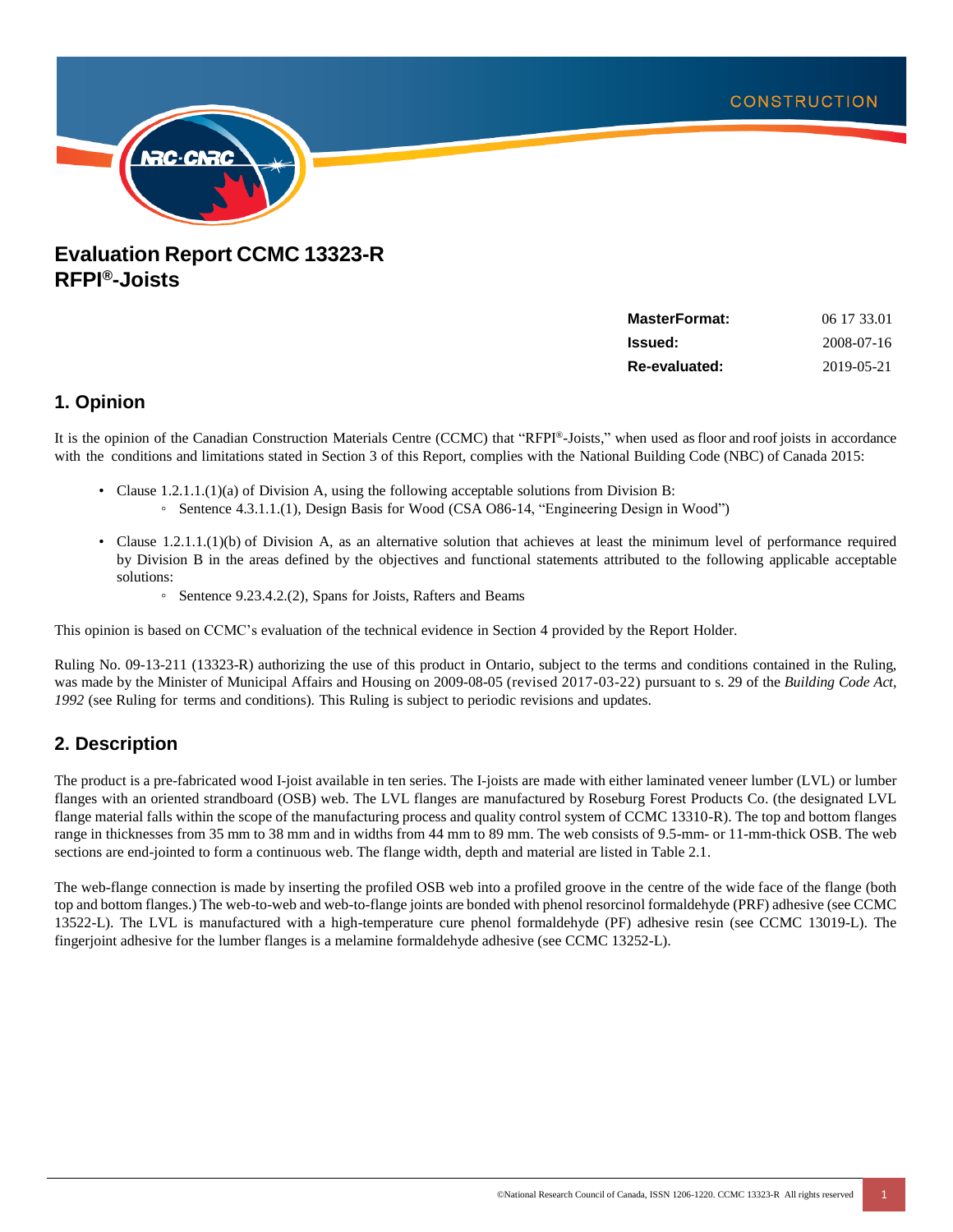#### **Table 2.1 "RFPI® -Joists" Series**

|                           |                                                 | <b>Flange</b>  |                     |                                  |  |
|---------------------------|-------------------------------------------------|----------------|---------------------|----------------------------------|--|
| <b>Joist Series</b>       | Depth $\times$ Width<br><b>Material</b><br>(mm) |                | <b>Web Material</b> | <b>Joist Depth Range</b><br>(mm) |  |
| $RFPI^{\circledcirc}20$   | Roseburg 1.88E LVL                              | $35 \times 44$ | 9.5-mm-thick OSB    | 241 to 356                       |  |
| $RFPI^{\circledcirc}$ 40S | 1.5E solid sawn lumber                          | $38 \times 64$ | 9.5-mm-thick OSB    | 241 to 406                       |  |
| $RFPI^{\circledR}$ 400    | Roseburg 1.88E LVL                              | $35 \times 52$ | 9.5-mm-thick OSB    | 241 to 406                       |  |
| $RFPI^{\circledR}40$      | Roseburg 1.88E LVL                              | $35 \times 59$ | 9.5-mm-thick OSB    | 241 to 406                       |  |
| $RFPI^@$ 60S              | 1.8E solid sawn lumber                          | $38 \times 64$ | 9.5-mm-thick OSB    | 241 to 406                       |  |
| $RFPI^{\circledR}$ 70     | Roseburg 2.21E LVL                              | $38 \times 59$ | 9.5-mm-thick OSB    | 241 to 406                       |  |
| $RFPI^@$ 80S              | 1.8E solid sawn lumber                          | $38 \times 89$ | 9.5-mm-thick OSB    | $302$ to 406                     |  |
| $RFPI^{\circledR}90$      | Roseburg 2.21E LVL                              | $38 \times 89$ | 11-mm-thick OSB     | 302 to 406                       |  |
| $RFPI^{\circledR}$ 700    | Roseburg 2.41E LVL                              | $38 \times 59$ | 11-mm-thick OSB     | 457 to 610                       |  |
| $RFPI^@$ 900              | Roseburg 2.41E LVL                              | $38 \times 89$ | 11-mm-thick OSB     | 457 to 610                       |  |

# **3. Conditions and Limitations**

CCMC's compliance opinion in Section 1 is bound by the "RFPI® -Joists" being used in accordance with the conditions and limitations set out below.

The product is intended for structural applications such as floor joists, and is intended for dry service applications only.<sup>(1)</sup>

The following pre-engineering has been provided to CCMC by Roseburg Forest Products Co. to demonstrate compliance with NBC 2015, Part 9, Housing and Small Buildings, for acceptance by the local authority having jurisdiction (AHJ):

### **i. Roseburg Forest Products Co.'s Pre-engineered Floor and Roof Span Charts**

When the RFPI<sup>®</sup> 20, 40S, 400, 40, 60S, 70, 80S or 90 I-joists are used as floor joists in simple (single) span or continuous (multiple) span applications supporting uniform loads only, the installation must be in accordance with the span tables (including vibration criteria<sup>(2)</sup>) found in the document entitled, "Roseburg EWP Residential Design and Installation Guide, Limit States Design," November 2018.

When the RFPI® 700 or 900 I-joists are used as floor joists in simple (single) span or continuous (multiple) span applications supporting uniform loads only, the installation must be in accordance with the span tables (including vibration criteria<sup>(2)</sup>) found in the document entitled, "Roseburg EWP Commercial Design and Installation Guide, Limit States Design," April 2019.

The joists must be installed in accordance with Roseburg Forest Products Co.'s installation guidelines noted in these documents for those applications falling within the scope of the documents. Applications outside the scope of these installation guidelines require engineering on a case-by-case basis.

### **ii. Roseburg Forest Products Co.'s Pre-engineered Installation Details**

Roseburg Forest Products Co.'s pre-engineered installation details within the document entitled, "Roseburg Framing System® – Installation Guide" for Canada, April 2019, includes:

- rim board maximum vertical load;
- squash blocks maximum vertical load;
- blocking panel maximum vertical load;
- web stiffener requirements;
- loadbearing cantilever tables;
- cantilever balcony;
- web hole tables; and
- roof joist details.

### **iii. Engineering Requirements**

For structural applications beyond the scope and limitations of the Roseburg Forest Products Co.'s publication listed in 3(i), or when required by the AHJ, the drawings or related documents must bear the authorized seal of a professional engineer skilled in wood design and licensed to practice under the appropriate provincial or territorial legislation.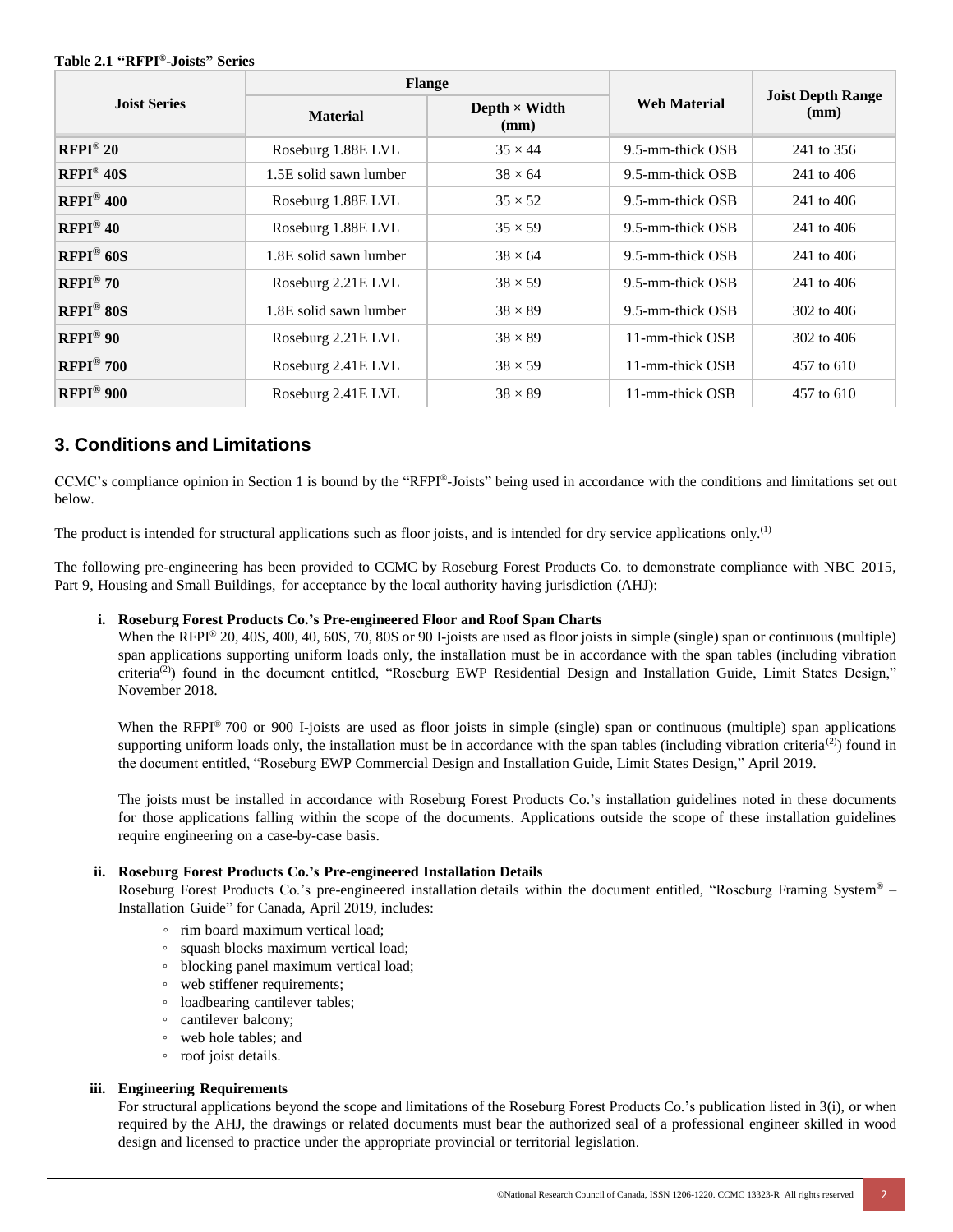Applications beyond the scope and limitations of 3(i) and 3(ii) imply, but are not limited to, the following:

- higher loads and longer spans than the manufacturer's pre-engineered details;
- concentrated loads;
- offset bearing walls;
- high wind and seismic areas;
- stair openings;
- design of supporting wall studs and beams when the total load exceeds the NBC 2015 pre-engineered floor/roof joist tables; and
- design of supporting foundation footings when the total load exceeds the NBC 2015 pre-engineered floor/roof joist tables.

The engineer must design in accordance with CSA O86-14 and may use, as a guide, the "Engineering Guide for Wood Frame Construction" published by the Canadian Wood Council.

#### **iv. Engineering Support Provided by Manufacturer**

Roseburg Forest Products Co. provides engineering support and may also be consulted in the use of these proprietary pre-fabricated I-joists at the following numbers:

**Tel.:** 541-679-3311 **Fax:** 541-679-2543

This product must be identified with the phrase "CCMC 13323-R" along the side of the web or flange of the product. The CCMC number is only valid when it appears in conjunction with the certification mark of APA – The Engineered Wood Association.

Damaged or defective I-joists must not be used unless repaired in accordance with written instructions from the manufacturer.

- (1) All lumber, wood-based panels and proprietary engineered wood products are intended for dry service conditions. "Dry service" is defined as the in-service environment under which the average equilibrium moisture content (MC) of lumber is 15% or less over a year and does not exceed 19% at any time. Wood contained within the interior of dry, heated or unheated buildings has generally been found to have a MC between 6% and 14% according to season and location. During construction, all wood-based products should be protected from the weather to ensure that the 19% MC is not exceeded in accordance with Article 9.3.2.5., Moisture Content, of Division B of the NBC 2015.
- (2) In cases where concrete topping is applied, or bridging or blocking is used, and joists are installed at the maximum spans, the current vibration criteria may not address all occupant performance expectations. Therefore, if necessary, Roseburg Forest Products Co. should be consulted for span adjustments in these types of installations.

# **4. Technical Evidence**

The Report Holder has submitted technical documentation for CCMC's evaluation. Testing was conducted at laboratories recognized by CCMC. The corresponding technical evidence for this product is summarized below.

### **4.1 Material Requirements**

|                         | $\frac{1}{2}$ which is in the contract of the conditional contract contract contract $\frac{1}{2}$ where |                              |                                                        |                        |                    |  |
|-------------------------|----------------------------------------------------------------------------------------------------------|------------------------------|--------------------------------------------------------|------------------------|--------------------|--|
| <b>Joist Series</b>     | <b>Joist Depth</b><br>(mm)                                                                               | $M_r^{(2)}$<br>$(N \cdot m)$ | EI<br>$(\times 10^9 \,\mathrm{N} \cdot \mathrm{mm}^2)$ | K<br>$(\times 10^6 N)$ | $V_r^{(3)}$<br>(N) |  |
|                         | 241                                                                                                      | 6 3 6 0                      | 473                                                    | 22.0                   | 8 5 6 5            |  |
| $RFPI^{\circledast}20$  | 302                                                                                                      | 8 2 1 0                      | 812                                                    | 27.5                   | 9 9 7 0            |  |
|                         | 356                                                                                                      | 9765                         | 1 2 0 5                                                | 32.4                   | 11 305             |  |
| $RFPI^{\circledast}40S$ | 241                                                                                                      | 6 0 0 0                      | 554                                                    | 22.0                   | 7865               |  |
|                         | 302                                                                                                      | 7 7 1 0                      | 947                                                    | 27.5                   | 9 9 7 0            |  |
|                         | 356                                                                                                      | 9630                         | 1 3 8 3                                                | 32.4                   | 12 005             |  |
|                         | 406                                                                                                      | 11 160                       | 1885                                                   | 37.0                   | 13 8 30            |  |

**Table 4.1.1 Engineering Properties[\(1\)](#page-3-0) of the Product Seriesfor Limit States Design**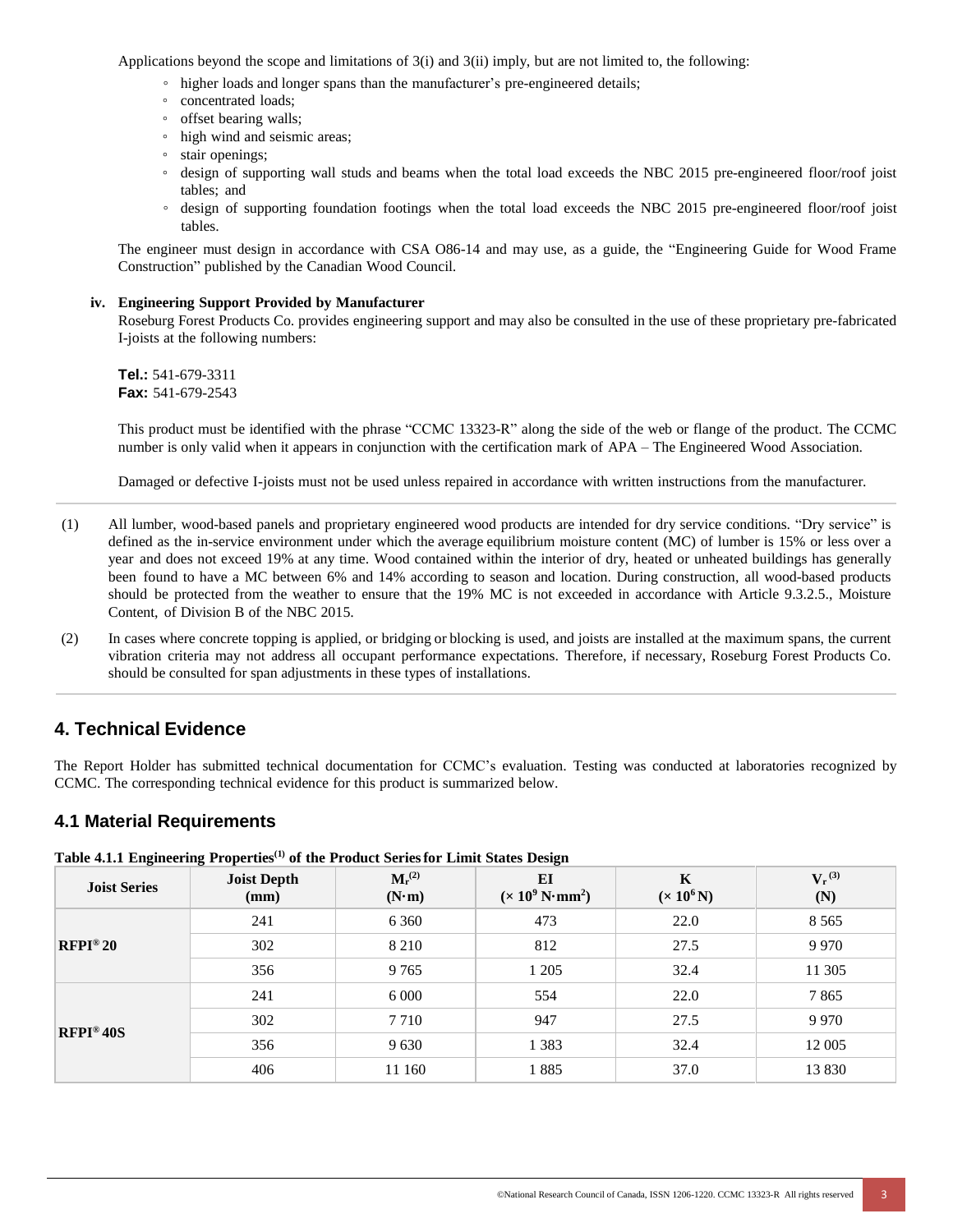| <b>Series</b>            | <b>Joist Depth</b><br>(mm)<br>$\overline{\phantom{a}}$ | $M_r^{(2)}$<br>$(N \cdot m)$ | $\mu$ and $\mu$ and $\mu$ and $\mu$ and $\mu$ and $\mu$ and $\mu$ and $\mu$ and $\mu$<br>EI<br>$(\times 10^9 \,\mathrm{N} \cdot \mathrm{mm}^2)$ | $\mathbf K$<br>$(x 10^6 N)$<br>÷ | $V_r^{(3)}$<br>(N) |
|--------------------------|--------------------------------------------------------|------------------------------|-------------------------------------------------------------------------------------------------------------------------------------------------|----------------------------------|--------------------|
|                          | 241                                                    | 7545                         | 554                                                                                                                                             | 22.0                             | 8 5 6 5            |
|                          | 302                                                    | 9730                         | 947                                                                                                                                             | 27.5                             | 10 390             |
| $RFPI^{\circledast}$ 400 | 356                                                    | 11 590                       | 1 3 9 5                                                                                                                                         | 32.4                             | 12 005             |
|                          | 406                                                    | 13 260                       | 1908                                                                                                                                            | 37.0                             | 13 830             |
|                          | 241                                                    | 8 4 8 0                      | 617                                                                                                                                             | 22.0                             | 9 3 4 0            |
| $RFPI^{\circledast}40$   | 302                                                    | 10 950                       | 1 0 5 0                                                                                                                                         | 27.5                             | 10 880             |
|                          | 356                                                    | 13 045                       | 1 5 5 0                                                                                                                                         | 32.4                             | 12 4 25            |
|                          | 406                                                    | 14 9 15                      | 2 1 1 5                                                                                                                                         | 37.0                             | 13 8 30            |
|                          | 241                                                    | 7650                         | 663                                                                                                                                             | 22.0                             | 7865               |
| $RFPI^{\circledast}$ 60S | 302                                                    | 9910                         | 1 1 3 6                                                                                                                                         | 27.5                             | 9 9 7 0            |
|                          | 356                                                    | 11935                        | 1676                                                                                                                                            | 32.4                             | 12 005             |
|                          | 406                                                    | 13 840                       | 2 2 9 3                                                                                                                                         | 37.0                             | 13 830             |
|                          | 241                                                    | 11 570                       | 763                                                                                                                                             | 22.0                             | 9 3 4 0            |
| $RFPI^{\circledast}70$   | 302                                                    | 14 9 85                      | 1 3 0 6                                                                                                                                         | 27.5                             | 10 880             |
|                          | 356                                                    | 17870                        | 1928                                                                                                                                            | 32.4                             | 12 4 25            |
|                          | 406                                                    | 20 4 75                      | 2634                                                                                                                                            | 37.0                             | 13 830             |
| RFPI®80S                 | 302                                                    | 15 7 15                      | 1570                                                                                                                                            | 27.5                             | 11 165             |
|                          | 356                                                    | 18 9 20                      | 2 3 0 1                                                                                                                                         | 32.4                             | 12 8 8 5           |
|                          | 406                                                    | 21 940                       | 3 1 3 4                                                                                                                                         | 37.0                             | 14 5 35            |
|                          | 302                                                    | 22 875                       | 1940                                                                                                                                            | 27.5                             | 14 3 95            |
| $RFPI^{\circledast}90$   | 356                                                    | 27 28 5                      | 2847                                                                                                                                            | 32.4                             | 15 410             |
|                          | 406                                                    | 31 265                       | 3 8 7 4                                                                                                                                         | 37.0                             | 16 360             |
|                          | 457                                                    | 23 5 65                      | 3 5 7 3                                                                                                                                         | 50.4                             | 18 080             |
| $RFPI^{\circledast}700$  | 508                                                    | 26 160                       | 4531                                                                                                                                            | 56.0                             | 19 235             |
|                          | 559                                                    | 28 7 30                      | 5 6 10                                                                                                                                          | 61.6                             | 20 605             |
|                          | 610                                                    | 31 275                       | 6815                                                                                                                                            | 67.3                             | 21 4 8 5           |
|                          | 457                                                    | 36 260                       | 5 3 0 6                                                                                                                                         | 50.4                             | 20 25 5            |
| RFPI®900                 | 508                                                    | 40 265                       | 6706                                                                                                                                            | 56.0                             | 20 675             |
|                          | 559                                                    | 44 230                       | 8 2 8 2                                                                                                                                         | 61.6                             | 21 135             |
|                          | 610                                                    | 48 155                       | 10 032                                                                                                                                          | 67.3                             | 21 485             |

**Table 4.1.1 Engineering Properties[\(1\)](#page-3-0) of the Product Seriesfor Limit States Design (cont.)**

### <span id="page-3-0"></span>**Notes to Table 4.1.1:**

(1)  $M_r$  = factored moment resistance; EI = stiffness; K = shear coefficient; and V<sub>r</sub> = factored shear resistance.

(2) The  $M_r$  must not be increased by any Code-allowed repetitive member factor.

(3) Minimum 102-mm bearing required for shear resistance.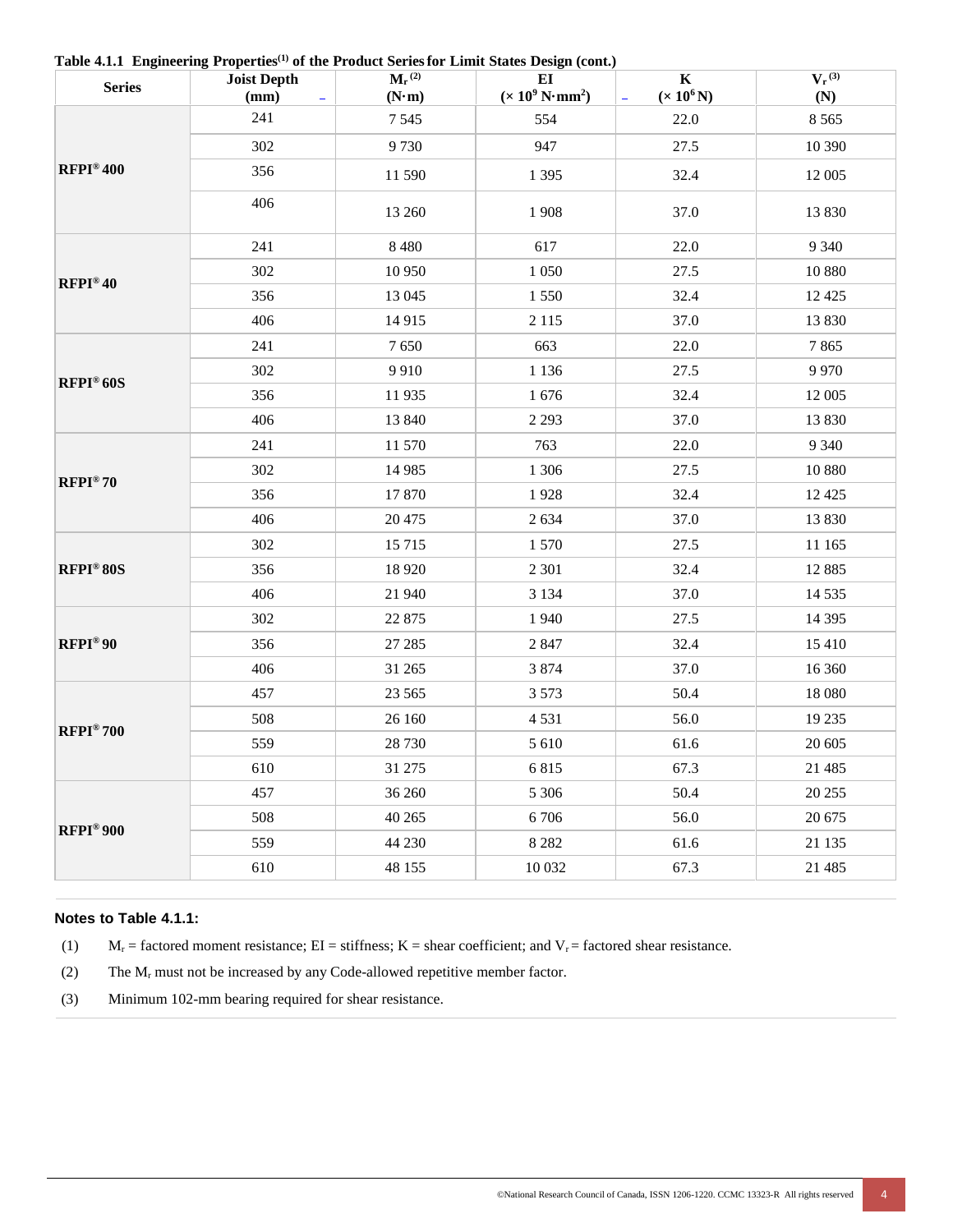| <b>Joist Depth</b><br><b>Joist Series</b><br>(mm) |     | <b>Factored End Reaction Resistance (N)</b> |           |                |           | <b>Factored Intermediate Reaction Resistance (N)</b> |               |            |                |
|---------------------------------------------------|-----|---------------------------------------------|-----------|----------------|-----------|------------------------------------------------------|---------------|------------|----------------|
|                                                   |     | 45-mm Bearing                               |           | 102-mm Bearing |           |                                                      | 89-mm Bearing |            | 133-mm Bearing |
|                                                   |     | w/o Stiff.                                  | w/ Stiff. | w/o Stiff.     | w/ Stiff. | w/o Stiff.                                           | w/ Stiff.     | w/o Stiff. | w/ Stiff.      |
|                                                   | 241 | 6 3 9 0                                     | 8075      | 8 5 6 5        | 8 5 6 5   | 12 4 6 0                                             | 13 165        | 14 040     | 16 150         |
| $RFPI^{\circledast}20$                            | 302 | 6 6 7 0                                     | 8 600     | 9970           | 9970      | 13 5 8 5                                             | 14 2 8 5      | 14 9 9 0   | 17 095         |
|                                                   | 356 | 6 6 7 0                                     | 9 0 5 5   | 10 880         | 11 305    | 13 5 8 5                                             | 14 2 8 5      | 14 9 9 0   | 17 095         |
|                                                   | 241 | 7580                                        | 7865      | 7865           | 7865      | 15 165                                               | 15 7 25       | 15 7 25    | 15 7 25        |
|                                                   | 302 | 8 4 2 5                                     | 9410      | 9970           | 9970      | 17 550                                               | 18 4 30       | 18 675     | 19 940         |
| $RFPI^{\circledast}40S$                           | 356 | 8 4 2 5                                     | 10740     | 10 880         | 12 005    | 17 550                                               | 19 235        | 19 340     | 21 415         |
|                                                   | 406 | 8 4 2 5                                     | 12 005    | 10 880         | 13 830    | 17 550                                               | 20 010        | 20 010     | 22 8 20        |
|                                                   | 241 | 7 1 9 5                                     | 8 5 6 5   | 8 5 6 5        | 8 5 6 5   | 15 0 95                                              | 15 795        | 16 150     | 17 130         |
|                                                   | 302 | 7 3 7 0                                     | 8 8 8 0   | 10 390         | 10 390    | 15 7 95                                              | 16 500        | 16 500     | 18 605         |
| $RFPI^{\circledast}400$                           | 356 | 7 3 7 0                                     | 9 1 6 0   | 10 880         | 12 005    | 15 795                                               | 16 500        | 16 500     | 18 605         |
|                                                   | 406 | 7 3 7 0                                     | 9410      | 10 880         | 13 830    | 15 7 95                                              | 16 500        | 16 500     | 18 605         |
|                                                   | 241 | 7580                                        | 8 5 6 5   | 9 3 4 0        | 9 3 4 0   | 15 7 95                                              | 17 550        | 17 905     | 18 605         |
|                                                   | 302 | 8 4 2 5                                     | 9830      | 10 880         | 10 880    | 17475                                                | 18 4 30       | 18 675     | 20 150         |
| $RFPI^{\circledast}40$                            | 356 | 8 4 2 5                                     | 10 950    | 10 880         | 12 4 25   | 17 550                                               | 19 235        | 19 340     | 21 5 20        |
|                                                   | 406 | 8 4 2 5                                     | 12 005    | 10 880         | 13 830    | 17 550                                               | 20 010        | 20 010     | 22 8 20        |
|                                                   | 241 | 7580                                        | 7865      | 7865           | 7865      | 15 165                                               | 15 7 25       | 15 7 25    | 15 7 25        |
|                                                   | 302 | 8 4 2 5                                     | 9410      | 9970           | 9970      | 17 550                                               | 18 4 30       | 18 675     | 19 940         |
| RFPI®60S                                          | 356 | 8 4 2 5                                     | 10 740    | 10 880         | 12 005    | 17 550                                               | 19 235        | 19 340     | 21 415         |
|                                                   | 406 | 8 4 2 5                                     | 12 005    | 10 880         | 13 830    | 17 550                                               | 20 010        | 20 010     | 22 8 20        |
|                                                   | 241 | 7865                                        | 9 3 4 0   | 9 3 4 0        | 9 3 4 0   | 16 3 95                                              | 17 550        | 17 905     | 18 605         |
|                                                   | 302 | 8 4 2 5                                     | 10 3 20   | 10 880         | 10 880    | 17 550                                               | 18 4 30       | 18 675     | 20 150         |
| $RFPI^{\circledast}70$                            | 356 | 8 4 2 5                                     | 11 165    | 10 880         | 12 4 25   | 17 550                                               | 19 235        | 19 340     | 21 5 20        |
|                                                   | 406 | 8 4 2 5                                     | 12 005    | 10 880         | 13 830    | 17 550                                               | 20 010        | 20 010     | 22 8 20        |
|                                                   | 302 | 8985                                        | 11 165    | 10 880         | 11 165    | 19 730                                               | 22 3 25       | 21 765     | 22 3 25        |
| RFPI®80S                                          | 356 | 8985                                        | 12 2 8 5  | 10 880         | 12 8 8 5  | 21 205                                               | 23 590        | 22 5 35    | 25 27 5        |
|                                                   | 406 | 8985                                        | 13 340    | 10 880         | 14 5 35   | 21 205                                               | 24 750        | 23 240     | 28 08 5        |
|                                                   | 302 | 9830                                        | 12 250    | 13 2 35        | 14 3 95   | 23 5 5 5                                             | 24 3 95       | 24 3 95    | 25 800         |
| $RFPI^{\circledast}90$                            | 356 | 9830                                        | 13 2 35   | 13 2 35        | 15 4 10   | 23 5 5 5                                             | 24 5 7 5      | 24 5 7 5   | 27 030         |
|                                                   | 406 | 9830                                        | 14 215    | 13 2 35        | 16 360    | 23 5 5 5                                             | 24 750        | 24 750     | 28 260         |
|                                                   | 457 | 7900                                        | 15 4 45   | 12 635         | 18 080    | 19 270                                               | 28 4 35       | 21,240     | 31 4 20        |
|                                                   | 508 | 7655                                        | 16 150    | 12 110         | 19 235    | 19 270                                               | 28 4 35       | 21 240     | 31 4 20        |
| $RFPI^{\circledast}700$                           | 559 | N/A                                         | 16 850    | N/A            | 20 605    | N/A                                                  | 29 135        | N/A        | 32 330         |
|                                                   | 610 | N/A                                         | 17 550    | $\rm N/A$      | 21 485    | N/A                                                  | 29 135        | N/A        | 32 330         |
|                                                   | 457 | 10 355                                      | 18 045    | 12 990         | 20 25 5   | 21 060                                               | 35 875        | 24 3 95    | 40 090         |
|                                                   | 508 | 9480                                        | 18710     | 12 635         | 20 675    | 21 060                                               | 35 875        | 24 3 95    | 40 090         |
| $RFPI^{\circledast}900$                           | 559 | N/A                                         | 19 340    | N/A            | 21 135    | N/A                                                  | 37 945        | N/A        | 42 265         |
|                                                   | 610 | N/A                                         | 20 010    | $\rm N/A$      | 21 4 8 5  | N/A                                                  | 37 945        | N/A        | 42 265         |

#### **Table 4.1.2 Factored Reaction Resistances(1)**

### **Note to Table 4.1.1:**

(1) For the floor or roof span design, the lesser of the reaction resistance or the compressive stress perpendicular to grain of the flange must be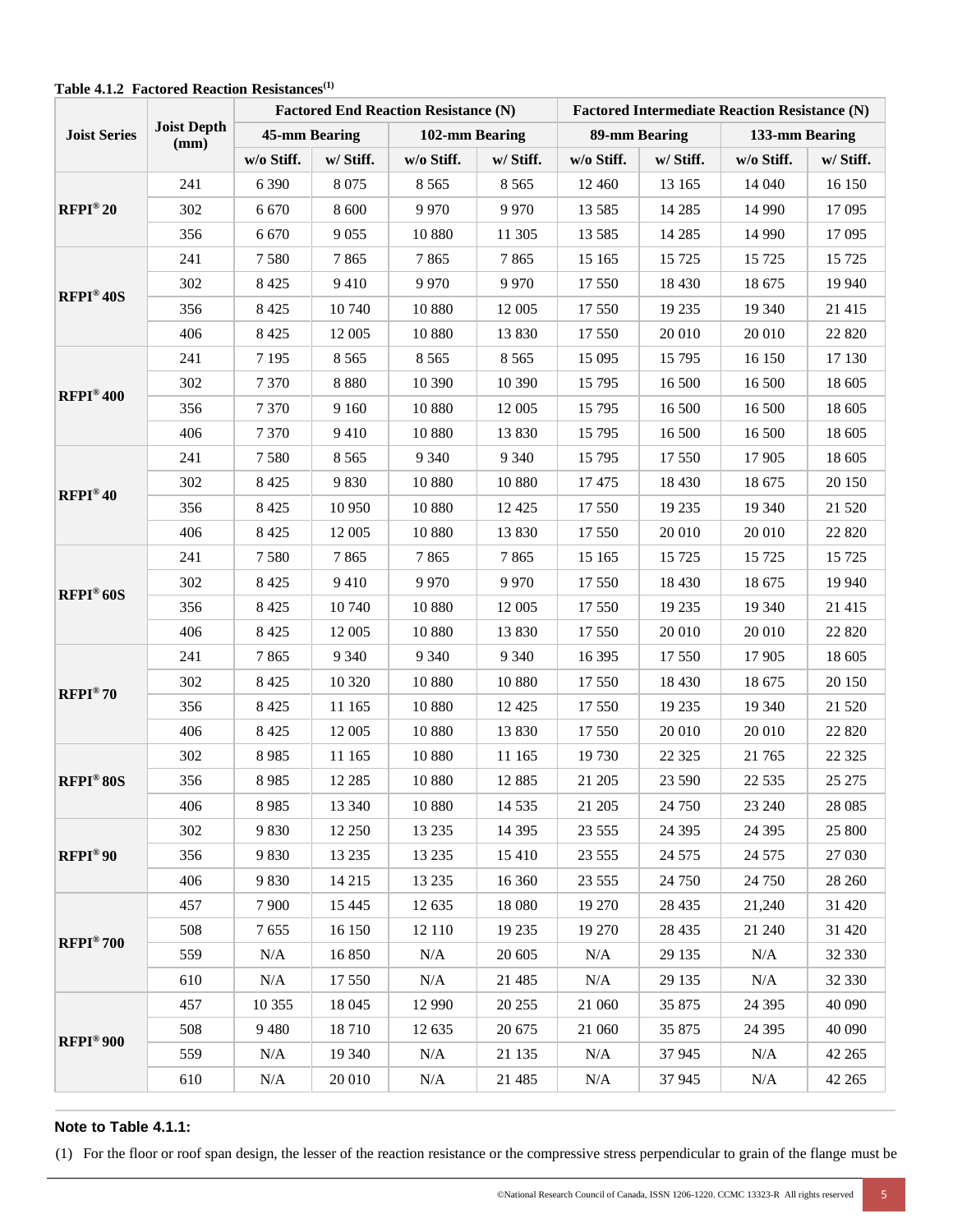This Evaluation Report is applicable only to the products labelled with the certification mark of the APA – The Engineered Wood Association and the phrase "CCMC 13323-R" on each I-joist member.

The manufacturing quality assurance program is evaluated for conformance to ASTM D 5055-13e1, "Standard Specification for Establishing and Monitoring Structural Capacities of Prefabricated Wood I-Joists." The APA – The Engineered Wood Association (APA certification mark) is accredited by the Standards Council of Canada as a product and services certification body.

### **Report Holder**

Roseburg Forest Products Co. 3660 Gateway Street Springfield, OR 97477 USA

**Telephone:** 541-679-3311 **Fax:** 541-679-2543 **Web:** [www.roseburg.com](http://www.roseburg.com/)

### **Plant:**

Riddle, OR, USA

# **Disclaimer**

This Report is issued by the Canadian Construction Materials Centre, a program of the Construction Research Centre at the National Research Council of Canada. The Report must be read in the context of the entire CCMC Registry of Product Evaluations, including, without limitation, the introduction therein which sets out *important information concerning the interpretation and use of CCMC Evaluation Reports.*

Readers must confirm that the Report is current and has not been withdrawn or superseded by a later issue. Please refer to http://www.nrc-cnrc.gc.ca/eng/solutions/ [advisory/ccmc\\_index.html,](http://www.nrc-cnrc.gc.ca/eng/solutions/advisory/ccmc_index.html) or contact the Canadian Construction Materials Centre, Construction Research Centre, National Research Council of Canada, 1200 Montreal *Road, Ottawa, Ontario, K1A 0R6. Telephone 613-993-6189. Fax 613-952-0268.*

NRC has evaluated the material, product, system or service described herein only for those characteristics stated herein. The information and opinions in this Report are directed to those who have the appropriate degree of experience to use and apply its contents. This Report is provided without representation, warranty, or guarantee of any kind, expressed, or implied, and the National Research Council of Canada (NRC) provides no endorsement for any evaluated material, product, system or service described herein. NRC accepts no responsibility whatsoever arising in any way from any and all use and reliance on the information contained in this Report. NRC is not undertaking to render professional or other services on behalf of any person or entity nor to perform any duty owed by any *person or entity to another person or entity.*

**Date modified:**

2019-06-11